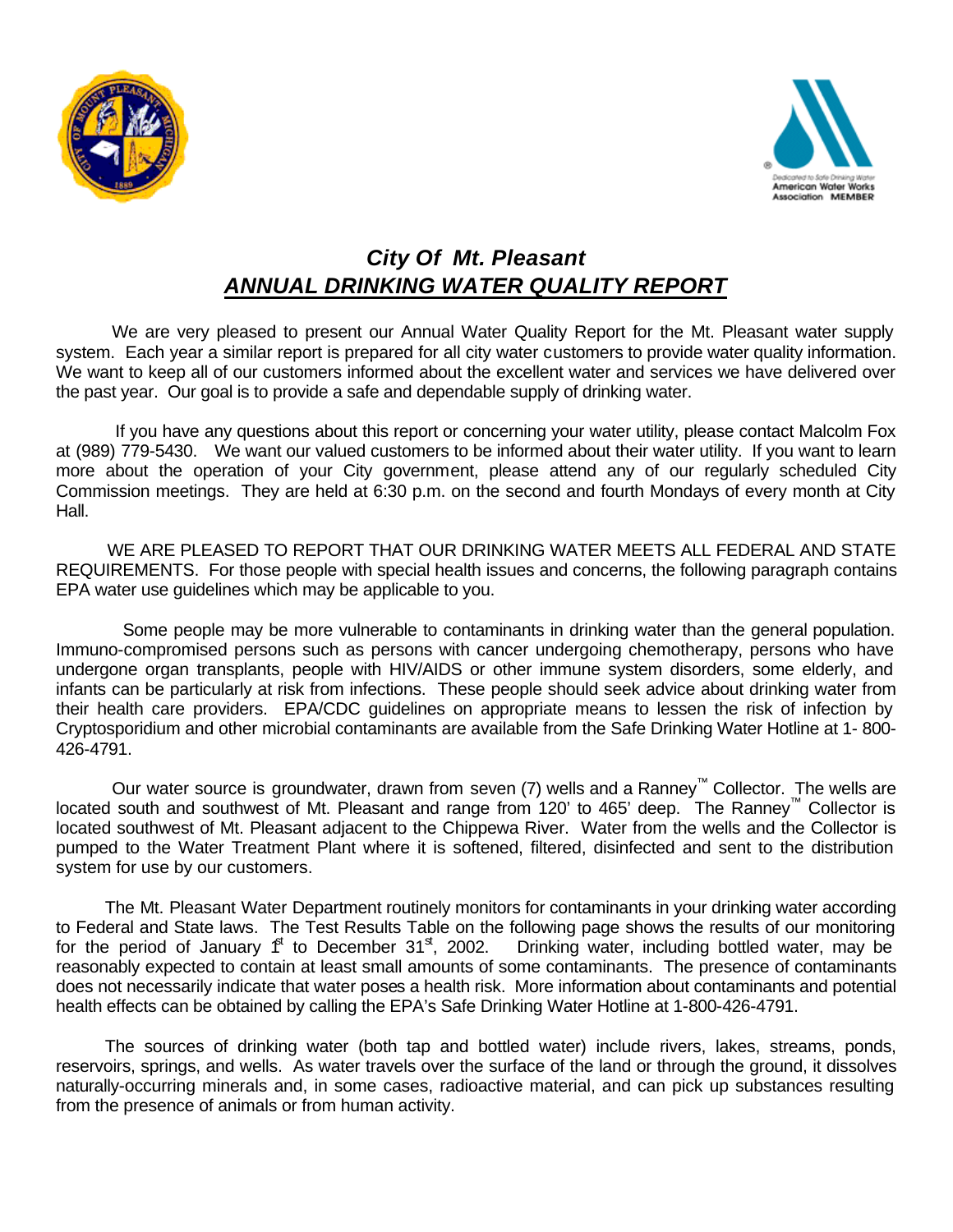## *Contaminants that may be present in source water :*

Microbial contaminants, such as viruses and bacteria, which may come from sewage treatment plants, septic systems, agricultural livestock operations, and wildlife. Inorganic contaminants, such as salts and metals, which can be naturally-occurring or result from urban storm water run-off, industrial, or domestic wastewater discharges, oil and gas production, mining, or farming.

Pesticides and herbicides, which may come from a variety of sources such as agriculture, urban storm water run-off, and residential uses. Organic chemical contaminants, including synthetic and volatile organic chemicals, which are by-products of industrial processes and petroleum production, and can also come from gas stations, urban storm water run-off, and septic systems. Radioactive contaminants, which can be naturallyoccurring or be the result of oil and gas production and mining activities.

In order to ensure that tap water is safe to drink, the EPA prescribes regulations which limit the amount of certain contaminants in water provided by public water systems. FDA regulations establish limits for contaminants in bottled water which must provide the same protection for public health.

Presented below you will find many terms and abbreviations that might not be familiar to you. To help you better understand these terms, we've provided the following definitions:

*Non-Detects (ND)* - Laboratory analysis indicates that the constituent is not present.

*NA* - Not applicable.

**Parts per million (ppm) or Milligrams per liter (mg/l)** - A measure of the concentration of an element in water. One part per million is equivalent to one minute in two years, or one inch in sixteen miles.

**Parts per billion (ppb) or Micrograms per liter** - A measure of the concentration of an element in water. One part per billion is equivalent to one minute in 2,000 years, or one inch in sixteen thousand miles.

*Nephelometric Turbidity Unit (NTU)* - Turbidity is a measure of the clarity of the water. We monitor turbidity because it is a good indicator of the effectiveness of our filtration system. Turbidity in excess of 5 NTU is just noticeable to the average person.

**Action Level (AL)** - The concentration of a contaminant which, if exceeded, triggers treatment or other requirements which a water system must follow.

**Treatment Technique (TT)** - A treatment technique is a required process intended to reduce the level of a contaminant in drinking water.

*Maximum Contaminant Level* - The "Maximum Allowed" (MCL) is the highest level of a contaminant that is allowed in drinking water. MCLs are set as close to the MCLGs as feasible using the best available treatment technology.

*Maximum Contaminant Level Goal* - The "Goal" (MCLG) is the level of a contaminant in drinking water below which there is no known or expected risk to health. MCLGs allow for a margin of safety.

Unregulated contaminants are those for which the EPA has not established drinking water standards. The City of Mt. Pleasant is monitoring for additional contaminants under the EPA's Unregulated Contaminant Monitoring Regulation (UCMR). The information collected under the UCMR will help the EPA determine future drinking water regulations. The results of the monitoring are available upon request.

**Test results are from 2002 unless otherwise noted.**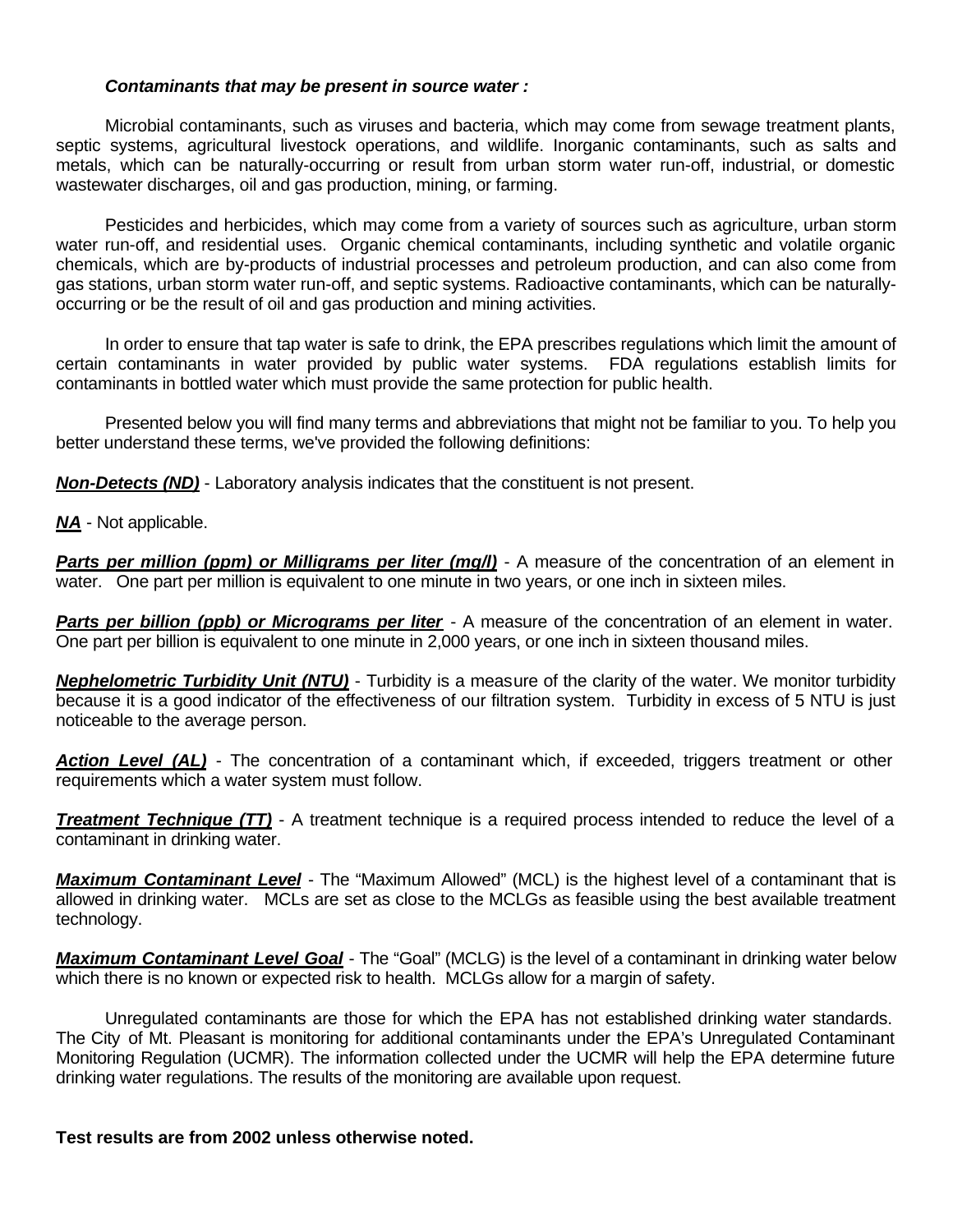| <b>TEST RESULTS TABLE</b>                                                                                            |                  |                        |                         |                        |                     |                                               |
|----------------------------------------------------------------------------------------------------------------------|------------------|------------------------|-------------------------|------------------------|---------------------|-----------------------------------------------|
| Contaminant                                                                                                          | Violation<br>Y/N | Level<br>Detected      | Unit<br>Measuremen<br>t | MCL-<br>Max<br>Allowed | <b>MCLG</b><br>Goal | Likely Source of Contamination                |
| <b>Regulated Physical Substances</b>                                                                                 |                  |                        |                         |                        |                     |                                               |
| 1. Turbidity<br>lowest % samples meeting<br>treatment limits (where<br>100% indicates full<br>compliance)<br>$max =$ | No               | 100%<br>0.12           | <b>NTU</b>              | <b>TT</b>              | n/a                 | Soil runoff                                   |
| <b>Regulated Inorganic Substances</b>                                                                                |                  |                        |                         |                        |                     |                                               |
| 2. Arsenic (1999)<br>$range =$<br>$maximum =$                                                                        | N <sub>o</sub>   | n/a<br>$\mathbf{1}$    | ppb                     | $10*$                  | $0*$                | Erosion of natural deposits                   |
| 3. Copper (2000)<br>$90^{th}$ % =<br># exceeding $AL =$                                                              | N <sub>o</sub>   | .052<br>$\overline{0}$ | ppm                     | $AL=1.3$               | 1.3                 | Corrosion of household plumbing<br>systems    |
| Fluoride<br>4.<br>$range =$<br>$maximum =$                                                                           | N <sub>o</sub>   | $0.2 - 1.4$<br>1.4     | ppm                     | $\overline{4}$         | $\overline{4}$      | water additive which promotes<br>strong teeth |
| 5 <sub>1</sub><br>Lead $(2000)$<br>$90^{th}$ % =<br># exceeding $AL =$                                               | N <sub>o</sub>   | 3<br>1                 | ppb                     | $AL=15$                | $\overline{0}$      | Corrosion of household plumbing<br>systems    |
| Regulated Volatile Organic Contaminants (monitored in the distribution system)                                       |                  |                        |                         |                        |                     |                                               |
| 6. TTHM<br>[Total trihalomethanes]<br>$range =$<br>Highest Ave $=$                                                   | N <sub>o</sub>   | $37 - 64$<br>48        | ppb                     | 80                     | $\Omega$            | By-product of drinking water<br>chlorination  |
| Detected Unregulated Contaminants (monitored at the Water Treatment Plant tap)                                       |                  |                        |                         |                        |                     |                                               |
| 7 Sodium<br>$range =$<br>$average =$                                                                                 | n/a              | n/a<br>45              | Mg/L                    | n/a                    | n/a                 | Erosion of natural deposits.                  |

*\* These arsenic values are effective January 23, 2006. Until then the MCL is 50 ppb and there is no MCLG.*

As you can see by the test results table, our system had no MCL violations. We're proud that your drinking water meets or exceeds all Federal and State requirements. More information about contaminants and potential health effects can be obtained by calling the Environmental Protection Agency's Safe Drinking Water Hotline at 1-800-426-4791.

MCLs are set at very stringent levels. To understand the possible health effects described for many regulated constituents, a person would have to drink two (2) liters of water everyday, which is approximately eight (8) - 8 ounce glasses of water, at the MCL level for a lifetime to have a one-in-a-million chance of having the described health effect. We constantly monitor the water supply for various constituents. Tests were performed for an additional 130 chemicals, where no detectable concentrations were found.

Lead: Lead in drinking water is rarely the sole cause of lead poisoning, but it can add to a person's total lead exposure. All potential sources of lead in the household should be identified and removed, replaced or reduced.

As part of the treatment process, the Water Treatment Plant softens and stabilizes the water to levels that provide health benefits, is aesthetically pleasing, and is protective of customer plumbing. The hardness is reduced to 100-120 ppm (6-7 grains) and virtually all the iron is removed. **We recommend that our customers discontinue the use of home water softeners**. Continued use of water softeners may produce unstable water that could damage your plumbing.